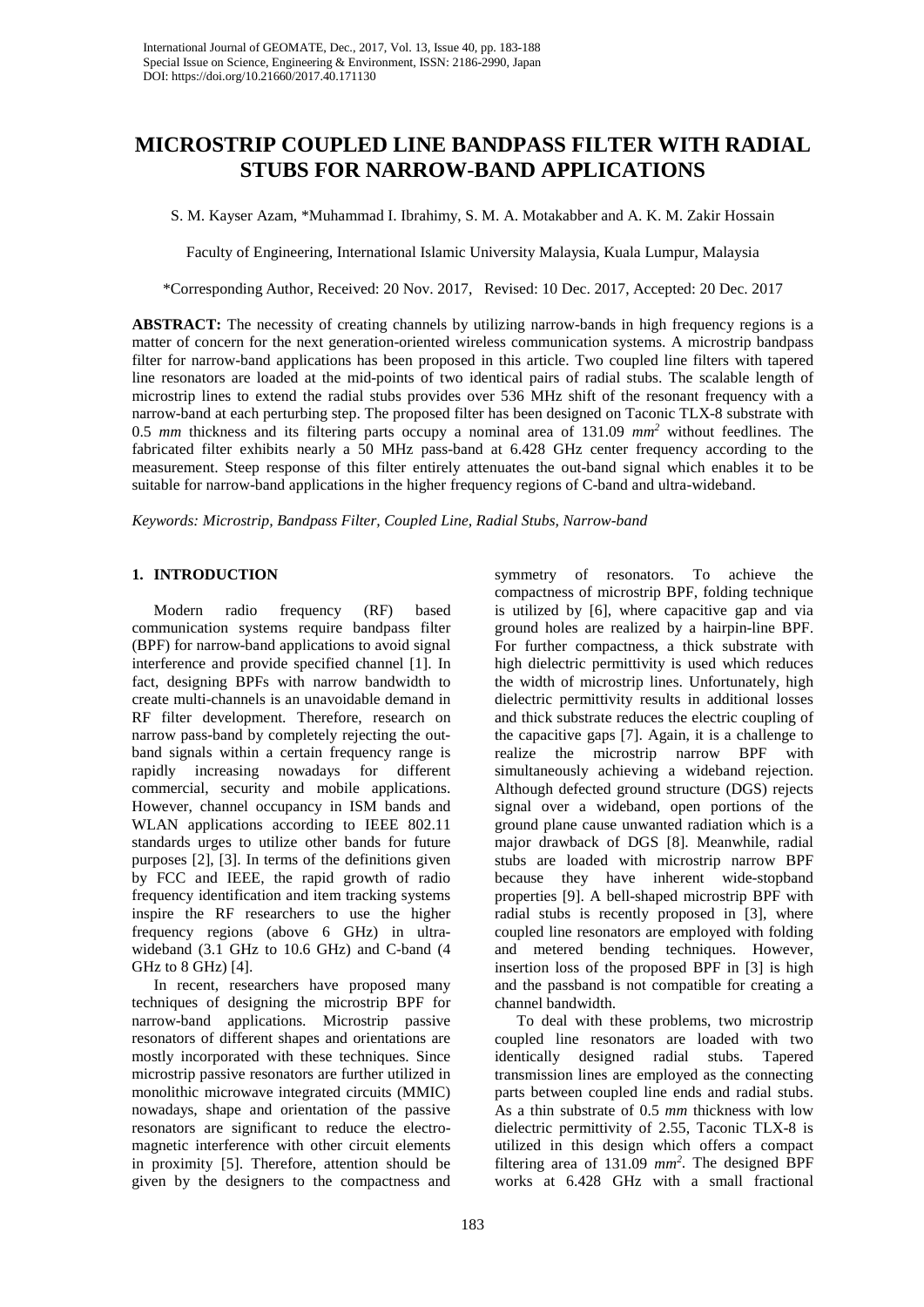bandwidth of 0.467% in terms of 10-dB attenuation. This allows the BPF to operate with nearly a 50 MHz passband by the entire rejection of out-band signals which is suitable for creating channels in C-band and UWB applications. The proposed BPF is scalable over a 536 MHz band of frequency simply by adjusting the length of microstrip lines through which the radial stubs are fed. Upcoming sections of this article present the constructional features of the proposed filter and analytical discussion of its results.

### **2. FILTER DESIGN AND SYNTHESIS**

Characteristic impedance of each resonating part is the fundamental constituent of filter design. In case of a substrate with specified dielectric permittivity and height, the characteristic impedance  $(Z_0)$  of each passive resonator is found from the width of microstrip line and height of the substrate with effective dielectric constant of  $\epsilon_e$ . This is well-explained in [10] by using the following expressions,

$$
\epsilon_e = \frac{\epsilon_r + 1}{2} + \frac{\epsilon_r - 1}{2} \frac{1}{\sqrt{1 + 12d/w}}\tag{1}
$$

$$
Z_0 = \frac{60}{\sqrt{\epsilon_e}} \ln \left( \frac{8d}{w} + \frac{w}{4d} \right) \tag{2}
$$

$$
Z_0 = \frac{120\pi}{\sqrt{\epsilon_e} \left[ \frac{w}{d} + 1.393 + 0.667 \ln\left(\frac{w}{d} + 1.444\right) \right]}
$$
(3)

where,  *denotes the width of a microstrip line,* and  $d$  is the substrate height with dielectric permittivity of  $\varepsilon_r$ . When  $w/d \leq 1$ , characteristic impedance is found by using Eq. (2). Likewise, Eq. (3) is utilized to determine the characteristic impedance in case of  $w/d \ge 1$ . Therefore, prior to design the filter, Taconic TLX-8 is selected as the substrate material. This substrate has comparatively thinner dielectric height (0.5 *mm*) and lower relative dielectric permittivity  $(\varepsilon_r = 2.55)$  than other conventional substrates. Both the ground plane and microstrip lines have copper as perfect electric conductor (PEC) with 0.035 *mm* thickness. Consequently, low dielectric loss of the filtering parts and high electric coupling between the microstrip coupled lines are primarily ensured. The proposed filter is designed at a center frequency of 6.48 GHz. The schematic layout in Fig.1(a) illustrates the overall construction of the proposed BPF. In fact, the filtering parts of the BPF are supported by two microstrip feedlines at both ends which provide fine matching with the connecting ports. These feedlines are simply constructed by  $\lambda/4$  microstrip transmission lines.



Fig.1 Proposed BPF construction (a) schematic layout with feedlines (b) dimensional presentation of the filtering parts (c) tapered line, radial stub and scalable microstrip line

On the other hand, the filtering parts, which are the core section of proposed BPF, symmetrically consist of two microstrip lines, coupled line resonators, tapered lines and identical pairs of radial stubs. Symmetry is provided by the connecting line between the two identical pairs of radial stubs. The dimensional presentation of the filtering parts is given in Fig.1(b), where the scalable length of the microstrip lines is denoted as  $l_s$ . Width of these microstrip lines is same as the width of the radial stubs. This is well-illustrated in Fig.1(c) for better understanding. Furthermore, the low impedance sides  $(w_l)$  of the tapered line resonators are constructed with the same width of coupled line resonators, while the high impedance sides are connected to the mid-points of the scalable length  $(l_s)$  of microstrip lines to feed the pairs of radial stubs.

An equivalent circuit model is constructed in Fig.2 where each microstrip line is replaced with their corresponding characteristic impedance and electrical length. For the coupled line resonators, the gap-coupled capacitances are presented by their lumped equivalent models as  $C_{g1}$  and  $C_{g2}$ respectively. By this manner, electric coupling coefficient is also replaced for both coupled line resonators. On the other hand, tapered microstrip lines and radial stubs are replaced by lumped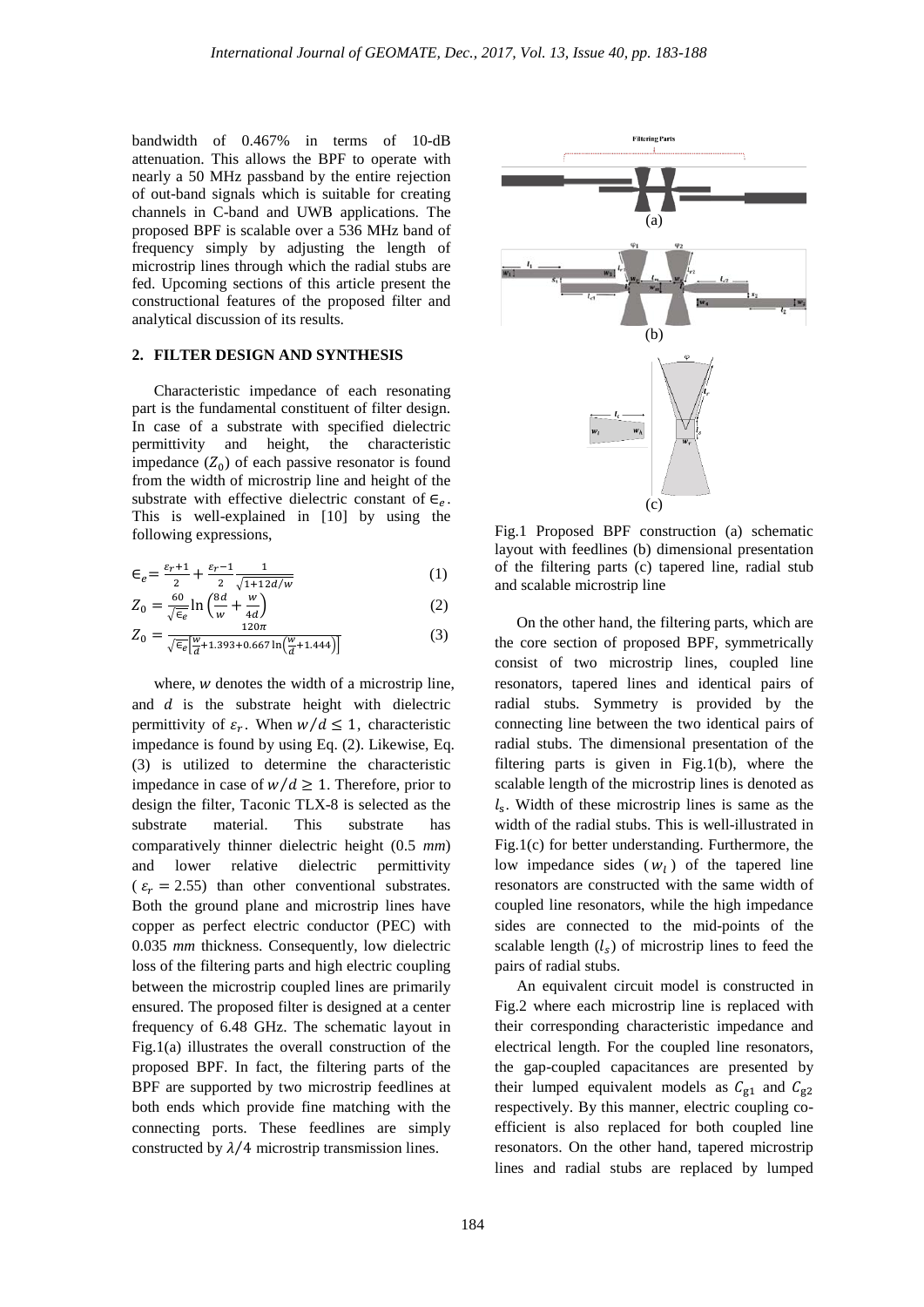elements without loss components to provide simplicity in the equivalent model of proposed filter.



Fig.2 Lossless equivalent circuit model of the proposed filter

Unlike microstrip radial stub with small radius, the equivalent series and parallel LC-tanks of the microstrip radial stub with small angle but large radius are significant in filter analysis [11]. In addition, tapered microstrip line with significant length behaves like radial stubs with small angles. Therefore, all the microstrip tapered lines and radials stubs are presented by their equivalent lossless lumped elements.

In order to synthesize a mathematical model for the proposed filter, the equivalent circuit in Fig.2 is constructed with symmetry. Two identical structures are joined by a uniform microstrip line  $(Z_m, \theta_m)$  at the middle of the filtering parts. For better representation, the filtering parts are labeled with numbers according to their orientation order and shape. However, for simplification, both the symmetrical and identical properties are equalized such as  $Z_1 = Z_2 = Z$ ,  $\theta_1 = \theta_2 = \theta$ ,  $L_{rs1} = L_{rs2} =$  $L_{rs}$ ,  $C_{tp1} = C_{tp2} = C_{tp}$ ,  $C_{g1} = C_{g2} = C_g$  and so on. In regards with the relationship between propagation constant and physical length of microstrip lines [1], the electrical length  $\theta_s$  of scalable stubs perturbs the resonant frequency by the following equation.

$$
\theta_{s} = \frac{\beta c}{n_{s} f_{r} \sqrt{\epsilon_{e}}}
$$
\n(4)

In Eq. (4),  $n<sub>s</sub>$  is presented as the scaling factor of proposed BPF which is related to the resonant frequency  $(f_r)$ , propagation constant  $(\beta)$  and the speed of light  $(c)$  in comparison with a medium of effective dielectric constant  $\epsilon_e$ . However, the most significant part of filter synthesis is to find out its total input characteristic impedance. In order to calculate the total input impedance  $(Z_{in})$  of the proposed narrow BPF, a mathematical model is derived from the proposed lossless equivalent circuit of the filter in terms of individual filtering parts which is simplified in Eq. (5) on the next page.

In terms of Fig.1(b), dimensions of the filtering parts are given in table 1. In the beginning of the design, the lengths ( $l_{c1}$  and  $l_{c2}$ ), widths ( $w_3$  and  $w_4$ ) and capacitive gaps ( $s_1$  and  $s_2$ ) between the two sets of coupled line resonators are similarly constructed. Likewise, lengths  $(l_1 \text{ and } l_2)$  and widths ( $w_1$  and  $w_2$ ) of the two connecting stubs at both ends are initially kept similar. However, in order to obtain the desired response of the entire BPF, these dimensions are optimized with minor changes in values. It is noteworthy that radial stubs mostly provide wide stop-band properties in filter design. However, two identical pairs of radial stubs with a small variation between their angles can contribute narrow-band characteristic in passband. Therefore, both identical pairs of radial stubs have the similar dimension apart from the slight difference between their radial angles.

Table 1 Dimensions of filtering parts

| Part           | Value | Part    | Value | Part                     | Value    |
|----------------|-------|---------|-------|--------------------------|----------|
|                | (mm)  |         | (mm)  |                          | (mm)     |
|                |       |         |       |                          | (degree) |
| $l_1$          | 4.46  | $W_1$   | 0.68  | $l_t$                    | 1.00     |
| $l_{2}$        | 4.38  | $W_2$   | 0.67  | $W_r$                    | 0.80     |
| $l_{c1}$       | 4.18  | $W_3$   | 0.68  | $l_{r1}$                 | 2.44     |
| $l_{c2}$       | 3.95  | $W_4$   | 0.70  | $\varphi_1$              | 30.55    |
| S <sub>1</sub> | 0.40  | $s_{2}$ | 0.40  | $l_{r2}$                 | 2.40     |
| $l_m$          | 2.50  | $W_m$   | 0.80  | $\boldsymbol{\varphi}_2$ | 27.70    |
| W <sub>I</sub> | 0.40  | $W_h$   | 0.68  | $l_{s}$                  | 0.80     |

According to dimensions given the in table 1, a prototype of the proposed BPF is fabricated on Taconic TLX-8 substrate by the conventional etching process. Fig.3 shows the fabricated prototype of the designed filter. SMA connectors are attached with the two feedlines and ground plane by using the soldering iron for further measurement purposes.



Fig.3 Photograph of fabricated band-pass filter

Note that any dimension below 0.3 *mm* is cumbersome to fabricate by conventional etching process. Therefore, while designing the band-pass filter, all the dimensions are selected above 0.3 *mm* to avoid fabrication errors. Nevertheless, due to the limitations of conventional etching process, any deviation below 0.1 *mm* from the original dimension is considered as fabrication tolerance.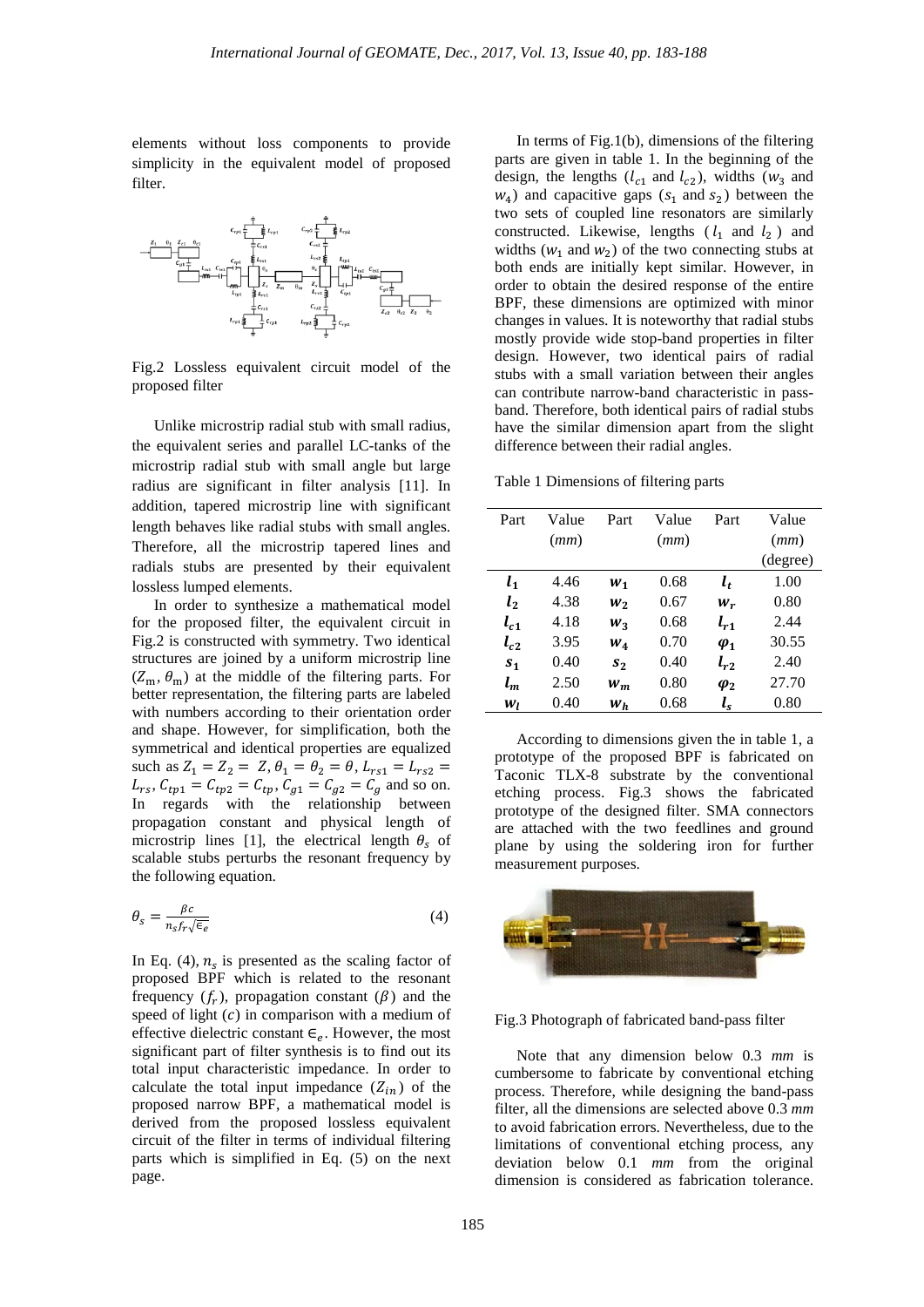$$
Z_{in} = \int \left[ \frac{2\left(z_s \tan\frac{\theta_s}{2} + \frac{\omega^2 L_{rs}C_{rs} - 1}{\omega C_{rs}} - \frac{\omega L_{rp}}{\omega^2 L_{rp}C_{rp} - 1}\right)\left(z \tan\theta + Z_c \tan\theta_c - \frac{\left(\frac{1}{\omega C_g} + Z_c \cot\theta_c\right)}{Z_c} + \frac{\omega^2 L_{ts}C_{ts} - 1}{\omega C_{ts}} - \frac{\omega L_{tp}}{\omega^2 L_{tp}C_{tp} - 1}\right)}{\omega C_{ts}} + Z_m \tan\theta_m \right]
$$
  
+  $Z_m \tan\theta_m$   

$$
\left( z_s \tan\frac{\theta_s}{2} + \frac{\omega^2 L_{rs}C_{rs} - 1}{\omega C_{rs}} - \frac{\omega L_{rp}}{\omega^2 L_{rp}C_{rp} - 1}\right) + 2\left\{z \tan\theta + Z_c \tan\theta_c - \frac{\left(\frac{1}{\omega C_g} + Z_c \cot\theta_c\right)}{Z_c} + \frac{\omega^2 L_{ts}C_{ts} - 1}{\omega C_{ts}} - \frac{\omega L_{tp}}{\omega^2 L_{tp}C_{tp} - 1}\right\}
$$
(5)

## **3. RESULTS AND DISCUSSION**

In terms of design method and optimized dimensions described in the earlier section, the proposed BPF is designed by using Advanced Design System (ADS) simulating software. The layout is generated, and ADS electromagnetic (EM) Momentum simulation is performed on the designed filter. The simulated results which are depicted in Fig.4(a) show that the designed BPF provides nearly a 50 MHz narrow pass-band at 6.48 GHz resonant frequency.



Fig.4 Simulated results and effects of extending  $l_s$ (a) simulated  $S_{11}$  and  $S_{21}$  parameters (b) extension of  $l_s$  (c) effects of extending  $l_s$ 

The return loss is found below  $-17.95$  dB, whereas the insertion loss is better than −1.68 dB. Because the filter exhibits a steep and maximally flat Butterworth response, instead of 3-dB insertion loss, the filter has a small fractional bandwidth (FBW) of 0.467% in terms of 10-dB return loss. It is remarkable to observe that the filter completely rejects the out-band signals in Cband region. Since the scaling dimension determines the frequency perturbation range [12], the scalable length  $(l_s)$  of the microstrip lines to feed the pairs of radial stubs is extended as illustrated in Fig.4(b) from  $l_s = 0.8$  mm to  $l_s =$  $3.2 \, \text{mm}$  to obtain the desired shifts of frequency. According to the scaling effects, the resonant frequency is perturbed from 6.48 GHz to 5.944 GHz. It is remarkable to find that the bandwidth of designed filter is rather narrowed to nearly 40 MHz but in cost of 0.2 dB insertion loss during the perturbation. The perturbation is selected in such a manner so that the resonant frequency does not remain in occupied channels like intelligent transportation systems (ITS) band [2], [3]. However, the scalable length  $(l_s)$  of microstrip lines can further be extended to obtain resonant frequency for creating channels in WLAN applications. In that case, insertion loss can be increased, and entire rejection of out-band signal can be disturbed. Therefore, in terms of simulated results, it is advisable to perturb the scalable microstrip length  $(l_s)$  not more than 4 mm.

As described earlier, the proposed filter with  $l_s = 0.8$  mm is fabricated on Taconic TLX-8 substrate through conventional etching process. Later, the fabricated filter is validated by measurements. Agilent N5230A PNA-L Network Analyzer is used to measure the frequency response of prototype narrow BPF. The measured results are shown in Fig.5(a) and Fig.5(b) which are taken from the display monitor of Agilent N5230A PNA-L Network Analyzer. According to the measured results of the prototype BPF, resonant frequency is found at 6.428 GHz. Since coupled line resonators and radial stubs are quite sensitive with their dimensions, measured frequency slightly (52 MHz) shifts from the design frequency due to the manufacturing tolerance in conventional etching process and soldering errors in SMA connectors. Observing from the display monitor of network analyzer, it is found that the fabricated filter completely rejects the out-band signal with a small fractional bandwidth (in terms of 10-dB attenuation). Although some ripples are visible in the measured results, these appear due to the aforementioned reasons. Nevertheless, the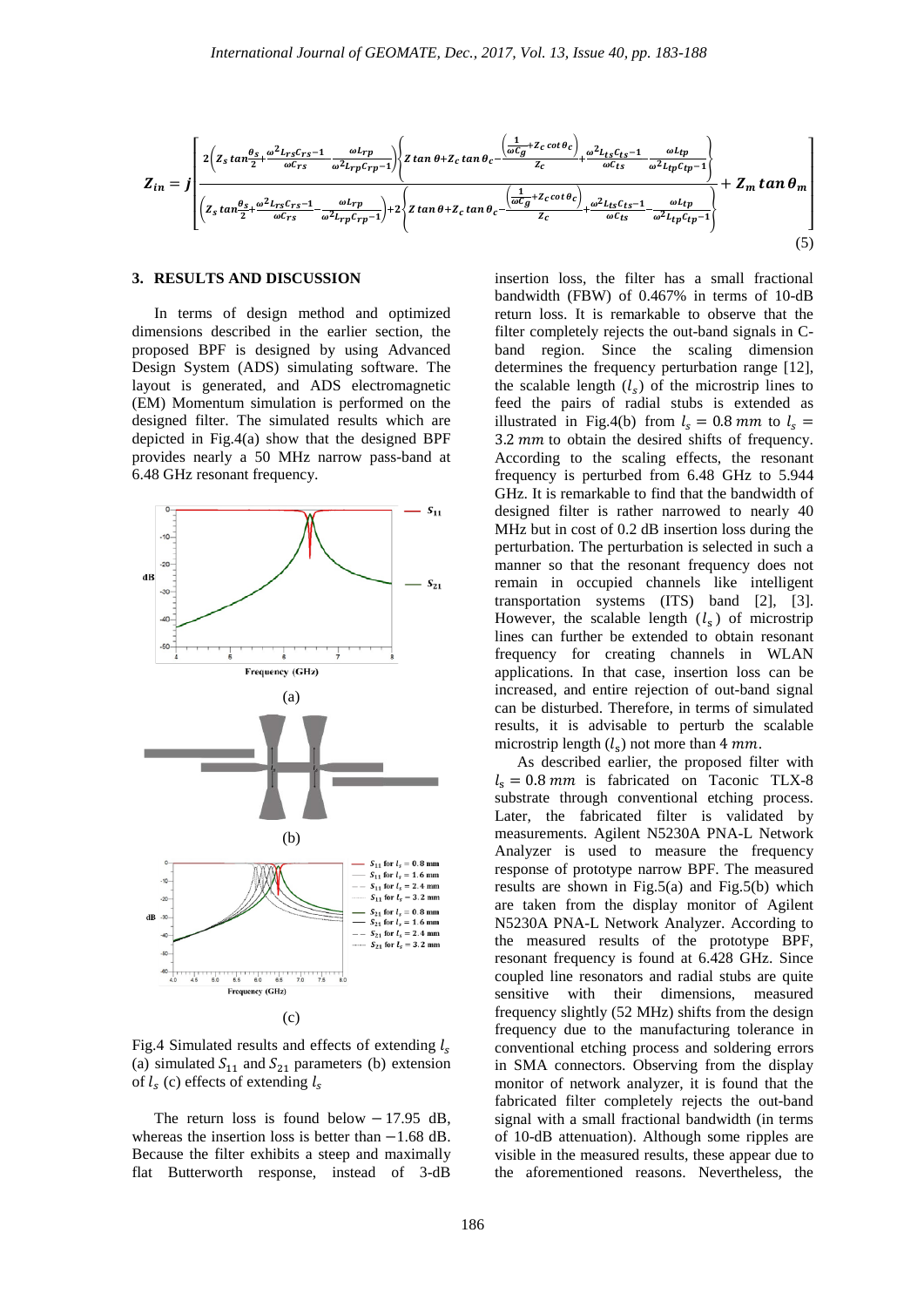return loss is found as − 13.236 dB which is decently below the −10 dB cut-off region. On the other hand, insertion loss is measured as −4.38 dB which is well-enough for the signal at transmitting end.



(a)







Fig.5 Measured results of prototype BPF by Agilent N5230A PNA-L Network Analyzer (a) return loss (b) insertion loss (c) comparison between results from simulation and measurement

Measurement results infer that the developed filter provides a nearly 50 MHz pass-band. This can be observed in terms of 10-dB attenuation since the frequency response is sharp and the return loss surpasses the relative 3-dB insertion loss by leaving a narrow-band to transmit the signal. In turn, such narrow-band characteristic is suitable for creating channels in the high frequency regions of C-band and UWB.

Measured results are further compared with the simulated results as illustrated in Fig.5(c). It is seen from the comparison that there has been a good agreement between the measured and simulated results. The slight deviation can be overcome by fabricating the filter through industrial process. Furthermore, in terms of physical dimensions, the proposed filter has identical, compact and symmetrical structure. Since microstrip passive filters and resonators are often implemented by MMIC technology, identical and symmetrical shape of this BPF can reduce the electromagnetic interference with nearby circuitry. Also, wide stop-band characteristic of this filter is suitable for single frequency oscillator and mixer applications. In addition, the developed narrow BPF occupies a compact area of  $131.09$   $mm<sup>2</sup>$ . In terms of resonant frequency  $(f_r)$ , mostly of bandwidth (BW) and filtering area, assessment of the proposed filter by comparing with recent works for narrow-band applications is provided in Table 2 along with the performance parameters like insertion loss, return loss.

Table 2 Filter assessment

| Work | $f_{r}$<br>(GHz) | BW<br>(MHz) | $S_{21}$<br>(dB) | $S_{11}$<br>(dB) | Area<br>$(mm^2)$ |
|------|------------------|-------------|------------------|------------------|------------------|
| [3]  | 5.75             | 460         | $-7.47$          | $-19.31$         | 400              |
| [6]  | 3.00             | 74          | $-1.28$          | $-27.36$         | 218.4            |
| [12] | 2.30             | 120         | $-2.35$          | $-25.00$         | 82.81            |
| This | 6.428            | 50          | -4.38            | $-13.24$         | 131.09           |
| work |                  |             |                  |                  |                  |

## **4. CONCLUSION**

A microstrip bandpass filter is designed at 6.428 GHz resonant frequency by loading the pairs of radial stub with coupled line resonators via tapered transmission lines. Mathematical and physical synthesis of the filter are presented in this article. The designed filter allows signals for a suitable narrow-bandwidth of 50 MHz and rejects signals for all the other frequencies in C-band and UWB regions. Scalability of only one physical parameter offers the filter to be utilized for creating unoccupied channels with less than 50 MHz bandwidth over a 536 MHz perturbation range in C-band and UWB regions. This compact and thin bandpass filter is expected to be a wellcompetent with the growing demand of futuristic narrow-band applications in wireless communication.